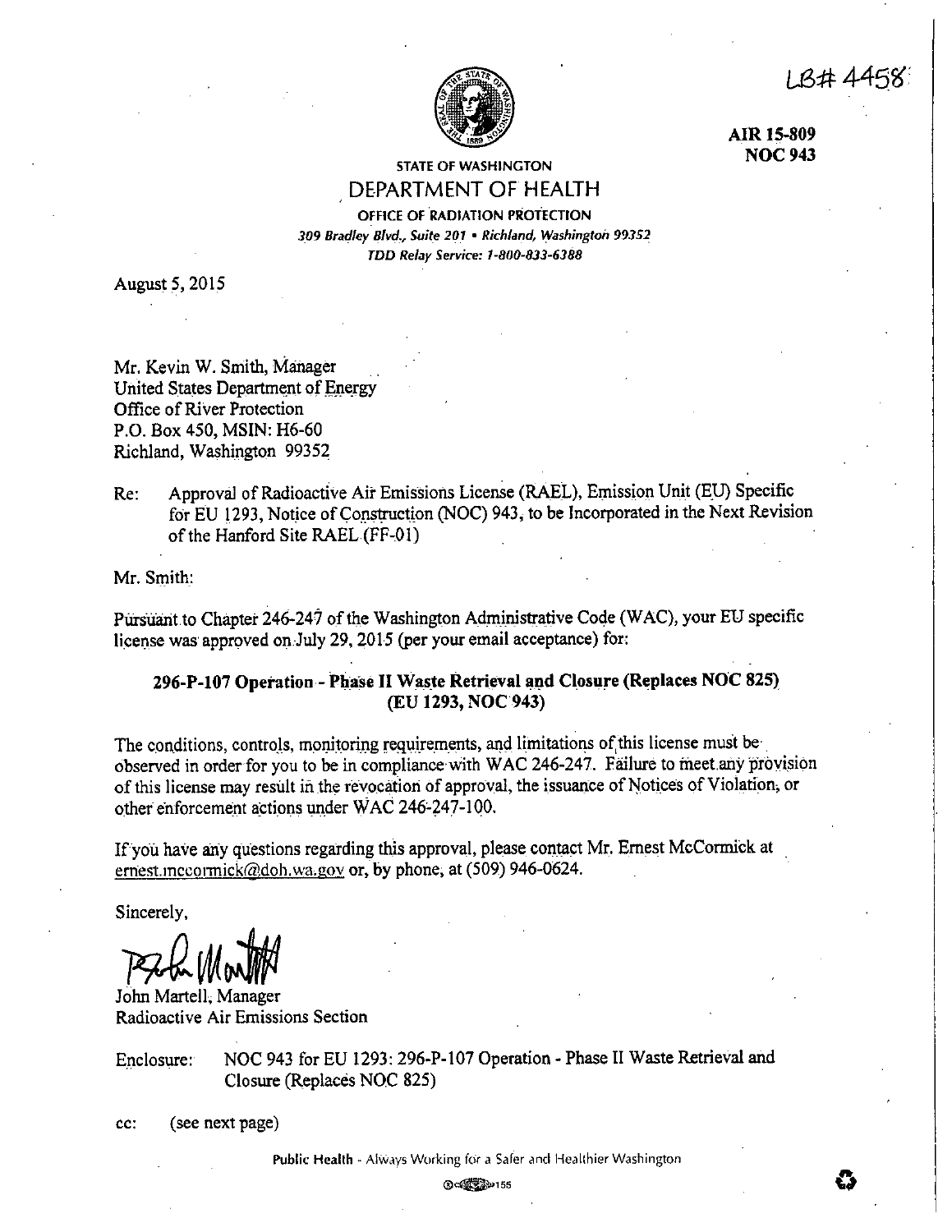Mr. Kevin W. Smith August  $5, 2015$ Page 2 of 2

cc: Ruth Allen, WRPS Matthew Barnett, PNNL Shawna Berven, WDOH Lucinda Borneman, WRPS Lee Bostic, BNI Dennis Bowser, USDOE-ORP Cliff Clark, USDOE-RL Jack Donnelly, WRPS Rick Engelmann, CHPRC Dennis Faulk, EPA Eric Faust, USDOE-RL Gary Fritz, MSA Phil Gent, Ecology Robert Haggard, BNl Jessica Joyner, WRPS Reed Kaldor, MSA Paul Karschnia, CHPRC Ed MacAlister, USDOE-RL Ernest McCormick, WDOH Valarie Peery, Ecology Maria Skorska, Ecology Bryan Trimberger, USDOE-ORP Randy Utley, WDOH Jeff Voogd, WRPS Joan Woolard, MSA Davis Zhen, EPA Environmental Portal . RAES Tracking: Follow up to LB# 4441; RAES 850 and 15-53; NOC 943; EU 1293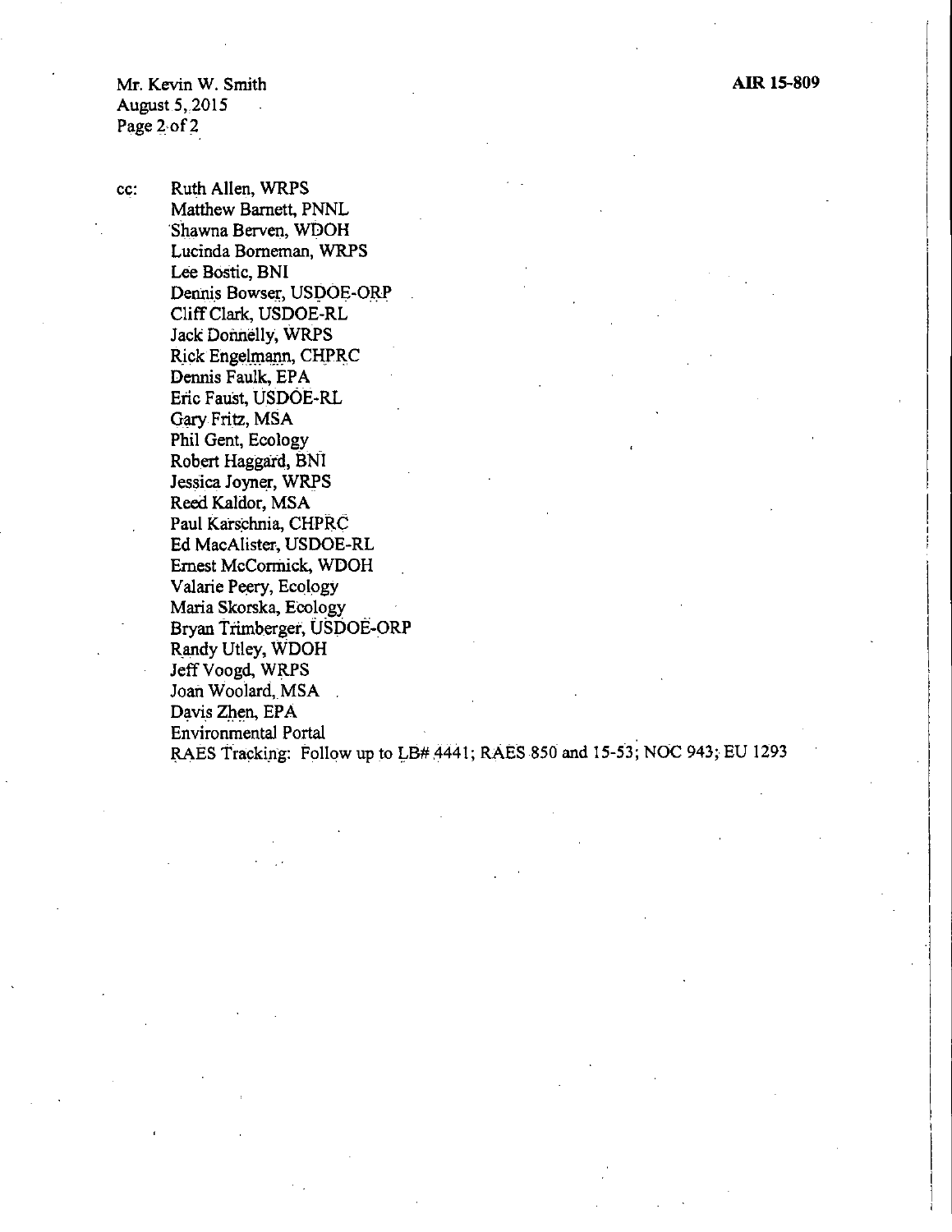## **Emission Unit** ID: 1293

## **200 W-296P107-00i**

**296-P-107** 

This is a MAJOR, ACTIVELY ventilated emission unit.

Tank Famis

## **Emission Unit Information**

Stack Height: 28.00 ft. 8.53 m. Stack Diameter 0.83 ft.

0,25 m.

Average Stack Effluent Temperature: 90 degrees Fahrenheit. 32 degrees Celsius.

Average.Stack ExhaustVelocity: 91.28 ft/second. 27.82 m/second.

**Abatement Technology** BARCT WAC 246°247-040(3), 040(4)

state only enforceable: WAC 246-247-010(4), 040{5), 060(5)

| <b>Zone or Area</b> | <b>Abatement Technology</b> | <b>Required # of Units</b> | <b>Additional Description</b>                        |
|---------------------|-----------------------------|----------------------------|------------------------------------------------------|
|                     | Deentrainer                 |                            | Operational at all times when<br>exhauster is in use |
|                     | Heater                      |                            | Operational at all times when<br>exhauster is in use |
|                     | Prefilter                   |                            |                                                      |
|                     | HEPA Filter Stages/Banks    | 2                          | In series, two filters per<br>stage/bank             |
|                     | Fan                         |                            | 3000 cfm                                             |

# **Monitoring Requirements**

state enforceable: WAC 246-247-040(5), 060(5), and federally enforceable::40 CFR 61 subpart H

| <b>Federal and State</b>                        | <b>Monitoring and Testing</b>       | <b>Radionuclides Requiring</b>                                    | <b>Sampling</b> |
|-------------------------------------------------|-------------------------------------|-------------------------------------------------------------------|-----------------|
| <b>Regulatory</b>                               | <b>Requirements</b>                 | Measurement                                                       | Frequency       |
| 40 CFR $61.93(b)(4)(i)$<br>& WAC 246-247-075(2) | 40 CFR 61, Appendix B<br>Method 114 | Sr-90, Cs-137, Am-241, Pu-<br>239/240, Total Alpha, Total<br>Beta | Continuous      |

## **Sampling Requirements** Record sample

## Additional Requirements

Additional monitoring or sampling requirements established by this License will be listed in the Conditions and Limitations section, if applicable.

Operational Status This emission unit, also known as POR107, is a skid/mobile type portable exhauster used to support tank farm operations, such as but not limited to, waste characterization, waste retrieval, decommissioning, deactivation, maintenance, and construction and operation support activities. The emission unit is a portable exhauster that operates intennittently.

# **This Emission Unit has 1 active Notice(s) of Construction.**

| <b>Project Title</b>                                                          |            | Approval # Date Approved NOC_ID |     |
|-------------------------------------------------------------------------------|------------|---------------------------------|-----|
| 296-P-107 Operation - Phase II Waste Retrieval and Closure (Replaces NOC 825) | AIR 15-809 | 7/29/2015                       | 943 |

# **Coriditioris (state only enforceable: WAC 246-247-040(5), 060(5) if not specified)**

- I) The total abated emission limit for this Notice of Construction is limited to 1.3 lE+OO mrem/year to the Maximally Exposed Individual (WAC 246-247-040(5)). The total limit on the Potential-To-Emit for this Notice of Construction is limited to 1.61E+03 mrem/year to the Maximally Exposed Individual (WAC 246-247-030(21)).
- 2) This approval applies only to those activities described below. No additional activities or variations onthe approved activities that constitute a "modification" to the emission unit, as defined in (WAC 246-247-030(16)), may be conducted.

The operation of the waste retrieval system(s) for the removal of radioactive wastes from tanks at the Hanford.Site.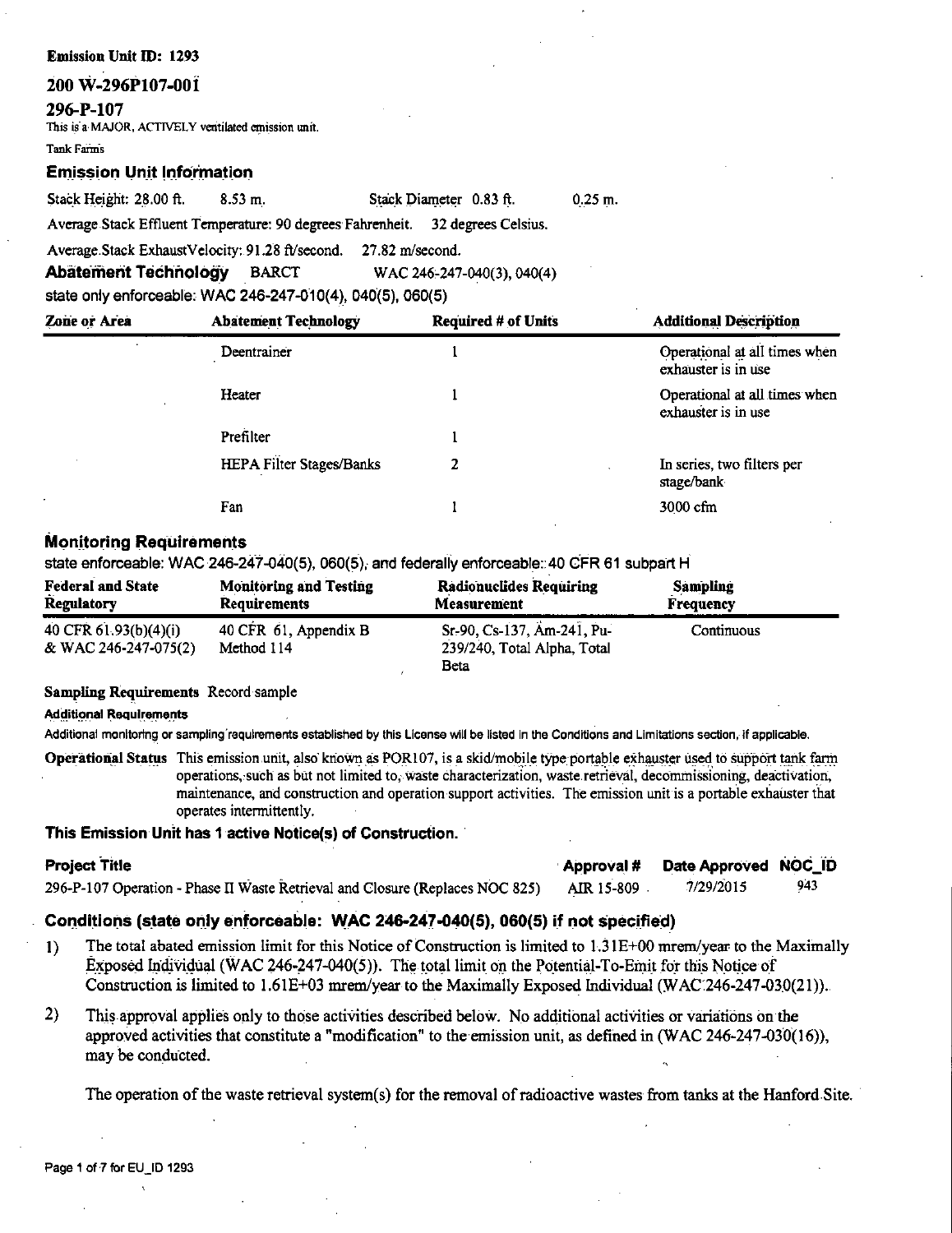# SALTCAKE DISSOLUTION WASTE RETRIEVAL SYSTEM

The saltcake,dissolution waste retrieval system may be used to retrieve.soluble saltcake waste. This method retrieves the soluble portion of the waste only, resulting 'in very few of the solids being pumped from the tank. The saltcake dissolution waste retrieval system deployed is for water, chemical agent, or catalyst liquid to be added to the tank using a variety of spray nozzles or "sprinklers". The approach is to sprinkle the waste surface with water, chemical agent, or catalyst liquid. The added water, chemical agent, or catalyst liquid must stay in contact with the saltcake for a long enough period of time for the brine to become saturated. Once the brine is saturated, it is pumped to a receiver tank, staging tank, storage double shell tank (DST), or other staging/storage vessel associated with the supplemental treatment, packaging, or disposal. Salt solution will be removed using the existing saltwell pump or other pump placed into the tank.

A tank not equipped with a saltwell pump, a transfer pump (progressive cavity, vertical turbine) can be installed and operated.

Remotely directable water distribution devices will be located in risers spaced as far apart as practical. A combination of spraying waster, chemical agent, or catalyst liquid to dissolve the saltcake can be used in conjunction with directing a flow of water or recirculating water at the waste to move it to the pump suction to allow the pumping of waste from the tank. Recirculated waste from the pump may be sent back to the tank as an alternative to using water to direct dissolution waste to the pump suction.

# MODIFIED SLUICING WASTE RETRIEVAL SYSTEM

Modified sluicing can be used for some waste retrieval. Modified sluicing is the introduction of liquid at low to · moderate pressures and volumes into the waste. The liquid dissolves and breaks apart solid materials and suspends them in the waste slurry. A transfer pump installed in the tank provides the motive force to transfer the liquid slurry to a receiver tank.

Modified sluicing introduces sluice liquid in a controlled fashion using multiple sluicing nozzles at varying pressures and flows, then pumps out the resultant waste slurry. This maintains minimal liquid inventories within the. tank at all times. The liquids. thai could be used in modified sluicing include water, recirculated supernatant/water from the receiving-DST, recirculated supernatant/water, chemical agent, or catalyst liquid..

# VACUUM WASTE RETRIEVAL SYSTEM

A vacuum waste retrieval system can be used for waste retrieval activities. The vacuum waste retrieval system is introduced into the tanks by means of an articulating mast system (AMS). The AMS has a horizontal reach and rotational capabilities of 360 degrees. The AMS has a retracted position and can be extended vertically. Air is mixed at the suction end of the  $\angle$ AMS enabling the required vertical lift for the waste to a topside receiver tank, batch vessel, or a staging single shell tank (SST), storage DST, or other staging/storage vessels associated with supplemental treatment, packaging, or disposal.

The AMS will be deployed through and attached to standard riser flanges that are available on the tanks. Cameras can also be installed in other risers for in-tank viewing and control of the AMS.

For the 200-series tanks in the 241-C, 241-U, 241-B, and 241-T Tank Farms, a vacuum retrieval process tank, staging tank, staging SST, storage DST, or other staging/storage vessel will be deployed. The receiver tank will receive waste in batches from whichever tank is connected into the vacuum retrieval system. The vacuum pressure used to draw up the waste from the tank to the receiver tank is relieved back into the tank being retrieved.

## MOBILE RETRIEVAL SYSTEM

A Mobile Retrieval System (MRS) can be used to retrieve waste from some tanks. The MRS consists of two intank systems. The first is a robotic crawler inserted through one riser the second is an AMS inserted through a second riser. The AMS retrieves the sludge from the tank using a vacuum with assisting pneumatic conveyance.

The AMS vacuum tube has a horizontal reach and can be extended to the bottom of the tank. The arm rotates 360 Page 2 of 7 for EU\_ID 1293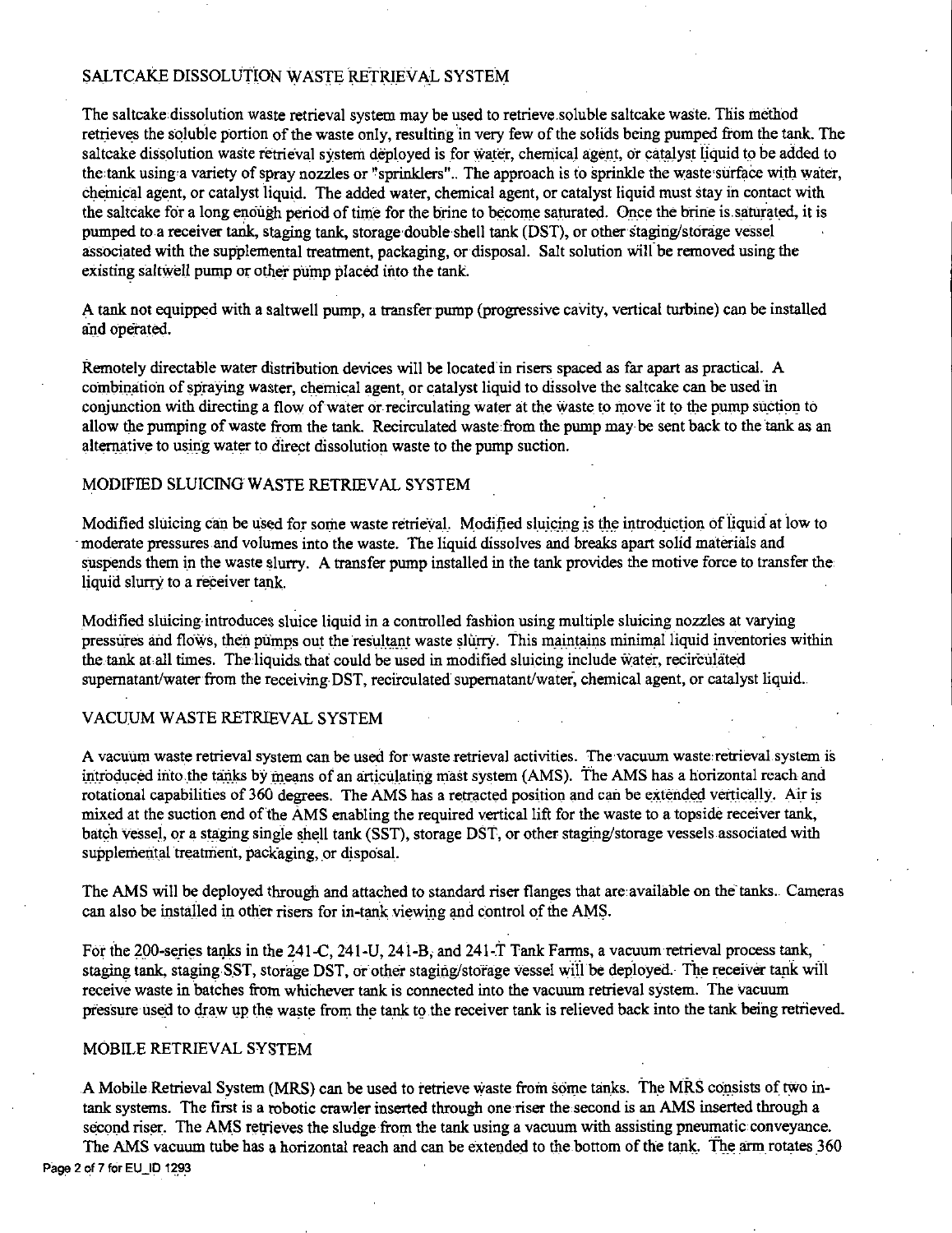degrees. The vacuum will be directed through the AMS in the tank to the end effector, which is in contact with the waste. The pneumatic conveyance-assisted vacuum retrieval system will draw the waste up through the vacuum to the waste vessel in the vessel skid in batches. The AMS is then valved out while the waste vessel is emptied and pumped out through the over ground transfer lines to a DST, a staging SST, or other treatment/disposal options. When the waste vessel is nearly empty, the transfer line will be valved out and the AMS will be valved back in and another batch of waste will be removed from the tank. This process will be repeated until waste near the center of the tank is removed. The robotic crawler will be remotely controlled to move and/or wash waste toward the center of the tank.

# MOBILE ARM RETRIEVAL SYSTEM

The Mobile Arm Retrieval System (MARS) is a waste retrieval system used to retrieve waste. The MARS employs two design options similar to currently permitted systems: 1) a sluicing retrieval option which is intended for retrieval of non leaker tanks, and 2) a vacuum retrieval option is intended for retrieval of assumed leaker tanks. Both options use an arm and sluicing jets and/or a high pressure water scarifier to break up the waste. The sluicer uses waste supernatant recycled from the DST to form a liquid jet using a nozzle. The scarifier uses filtered, pressurized water that comes from a high pressure water skid.

The equipment portion of the MARS includes a vertical, carbon steel mast (square cross section) as the main structural member. Attached to the vertical mast is a carbon fiber robotic arm. The arm is attached to a traveler that raises and lowers the arm relative to the vertical mast. The arm rotates 360 degrees - 380 degrees on a turntable located in the pit box. The arm also pivots up and down from an elbow at the traveler (hydraulic system) and extends and retracts (hydraulic system). The end of the arm articulates. The arm thus provides for a large range of motion such that the sluicing devices (recycle sluicer, water scarifier) located at the end of the arm can aim at most portions of the tank and from varying (e.g., short) distances.

The containment box which encloses the MARS will be ventilated by two parallel installed radial filters. The purpose of these filters is to minimize contamination from migrating up from the tank into the containment box via the open space on the large riser during retrieval operations. Minimization of contamination inside the containment box is desired should entry into the box ever be required for repairs. Inflow through these filters during retrieval is estimated to reach up to 60 cubic feet per minute (cfm). A valve will be installed between the filters and the containment box so filters can be isolated from the box. However, because the location of the valve will be approximately 12 feet above ground and difficult to reach without properly installed and inspected scaffolding, the valve will be left open at all times until retrieval of the tank is complete. Once retrieval is complete the valve will be closed.

## REMOTE WATER LANCE

The completion of tank retrieval may also be aided by a Remote Water Lance (RWL) that is a high pressure water device, or hydro laser. Alternatively, a High Pressure Mixer (HPM) may be used in the same capacity. The systems will consist of both ex-tank and in-tank components. The ex-tank components will be comprised of, high pressure systems, operating controls, cables, and hoses. The in-tank components will be comprised of; umbilical, in-tank vehicle, high pressure nozzle(s), or the high pressure mixer.

The high pressure water systems will provide the water at the desired pressure, not to exceed 37,000 psig. A. conditioning system will be used to filter the raw water entering the skid to ensure that no abrasive materials are entrained in the water. The water volumetric flow rate will be on the order of 4 to 18 gpm for the HPM and from 6 to 15 gpm for the RWL. The operating controls will be located in a control trailer outside of the farm fence. The cables and hoses will connect hydraulically powered in-tank vehicle with the ex-tank controls and water skid via the umbilical. The HPM consists of an adjustable height pipe with two pairs of opposed, high pressure, low volume water orifices located on the bottom of the pipe. The mixer is capable of being rotated 360 degrees and has an adjustable height range of approximately 7 feet. The positioning of the mixer is performed remotely using a hydraulic system. Additionally, the mixer has a single orifice on the bottom of the unit that can be used as an operational or installation aid. The in-tank vehicle will house one to four high pressure water nozzles. The RWL will be operated with the nozzle submerged to avoid aerosols in the tank. A rupture disc will be used to prevent reaching pressures above 37,000 psig.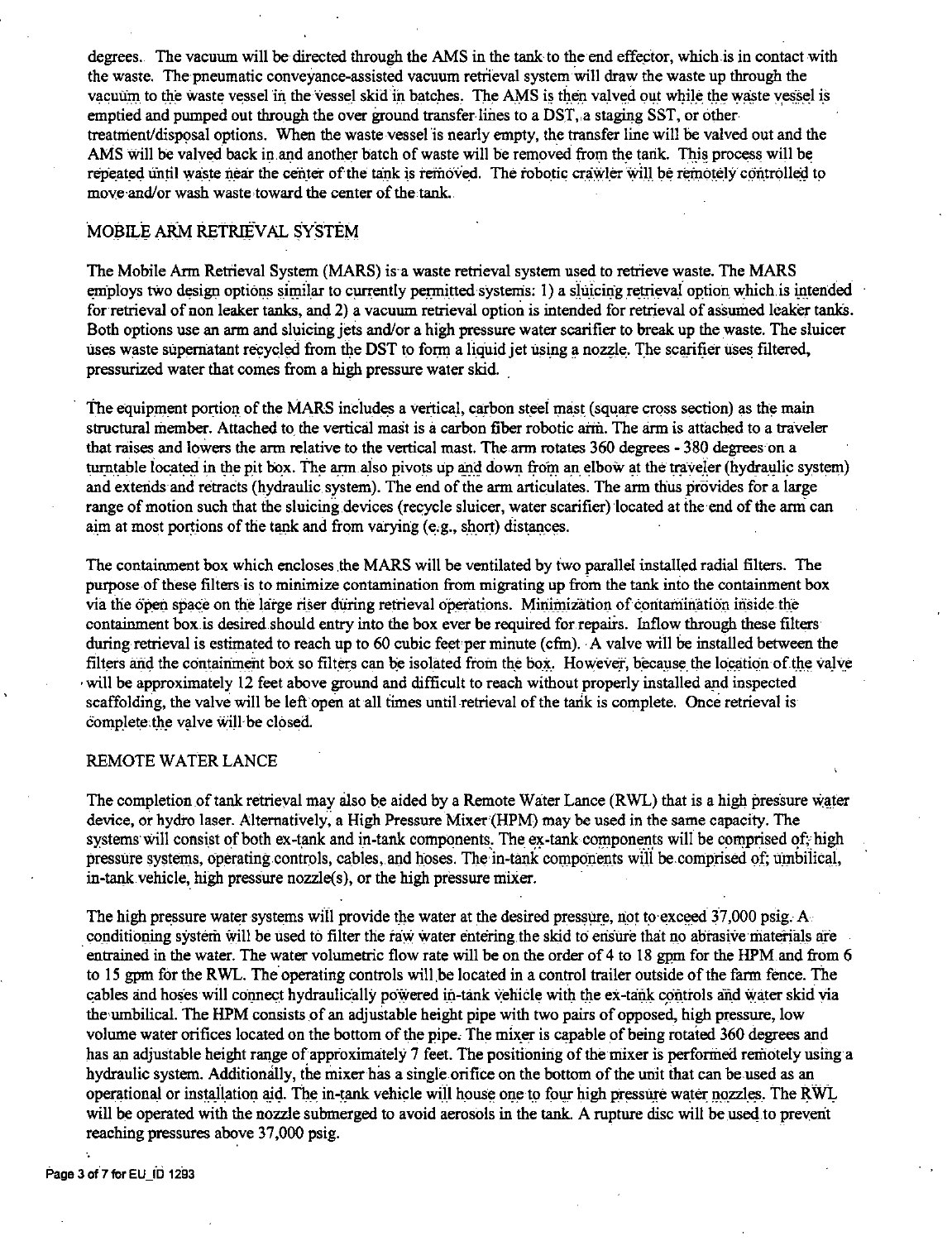## 3) The Annual Possession Ouantity is limited to the following radionuclides (Curies/year):

## $Ac - 227$

Contributes less than 0.1 mrem/vr to the MEI. and represents less than 10% of the unabated PTE and represents less than 25% of the abated dose.

### Ra - 137 m

Contributes less than 0.1 mrem/yr to the MEI, and represents less than 10% of the unabated PTE and represents less than 25% of the abated dose.

## $Cm - 242$

Contributes less than 0.1 mrem/yr to the MEI, and represents less than 10% of the unabated PTE and represents less than 25% of the abated dose.

#### $C_2 - 60$

Contributes less than 0.1 mrem/yr to the MEI, and represents less than 10% of the unabated PTE and represents less than 25% of the abated dose.

#### Eu - 152

Contributes less than 0.1 mrem/vr to the MEI, and represents less than 10% of the unabated PTE and represents less than 25% of the abated dose.

#### $H = 3$

Contributes less than 0.1 mrem/vr to the MEI, and represents less than 10% of the unabated PTE and represents less than 25% of the abated dose.

#### Ni - 59

Contributes less than 0.1 mrem/vr to the MEI, and represents less than 10% of the unabated PTE and represents less than 25% of the abated dose.

#### Pa - 231

Contributes less than 0.1 mrem/vr to the MEI, and represents less than 10% of the unabated PTE and represents less than 25% of the abated dose.

### Pu - 240

 $1.20E + 02$ 

Contributes GREATER than 0.1 mrem/yr to the MEI and represents greater than 10% of the unabated PTE

### Ra - 226

Contributes less than 0.1 mrem/yr to the MEI, and represents less than 10% of the unabated PTE and represents less than 25% of the abated dose.

### $Sh - 125$

Contributes less than 0.1 mrem/yr to the MEI, and represents less than 10% of the unabated PTE and represents less than 25% of the abated dose.

### $Sn - 126$

Contributes less than 0.1 mrem/vr to the MEI, and represents less than 10% of the unabated PTE and represents less than 25% of the abated dose.

#### Th - 229

Contributes less than 0.1 mrem/yr to the MEI, and represents less than 10% of the unabated PTE and represents less than 25% of the abated dose.

Am - 241

Am - 243

Contributes GREATER than 0.1 mrem/vr to the MEI and represents greater than 10% of the unabated PTE

 $2.30F + 04$ 

#### $C - 14$

Contributes less than 0.1 mrem/yr to the MEI, and represents less than 10% of the unabated PTE and represents less than 25% of the abated dose.

## Cm - 243

Contributes less than 0.1 mrem/yr to the MEI, and represents less than 10% of the unabated PTE and represents less than 25% of the abated dose.

## $Cs - 134$

Contributes less than 0.1 mrem/yr to the MEI, and represents less than 10% of the unabated PTE and represents less than 25% of the abated dose.

## Eu - 154

Contributes less than 0.1 mrem/vr to the MEI, and represents less than 10% of the unabated PTE and represents less than 25% of the abated dose.

#### <u> 1 - 129</u>

Contributes less than 0.1 mrem/yr to the MEI, and represents less than 10% of the unabated PTE and represents less than 25% of the abated dose.

#### Ni - 63

Contributes less than 0.1 mrem/vr to the MEI, and represents less than 10% of the unabated PTE and represents less than 25% of the abated dose.

#### Pri - 238

Contributes less than 0.1 mrem/vr to the MEI, and represents less than 10% of the unabated PTE and represents less than 25% of the abated dose.

#### $P_{11} = 241$

Contributes less than 0.1 mrem/yr to the MEI, and represents less than 10% of the unabated PTE and represents less than:25% of the abated dose.

### Ra - 228

Contributes less than 0.1 mrem/yr to the MEI, and represents less than 10% of the unabated PTE and represents less than 25% of the abated dose.

#### Se - 79

Contributes less than 0.1 mrem/yr to the MEI, and represents less than 10% of the unabated PTE and represents less than 25% of the abated dose.

 $Sr - 90$ 5.50E+06

Contributes GREATER than 0.1 mrem/vi to the MEI and represents greater than 10% of the unabated PTE

## Th - 232.

Contributes less than 0.1 mrem/yr to the MEI, and represents less than 10% of the unabated PTE and represents less than 25% of the abated dose.

Contributes less than 0.1 mrem/yr to

the MEI, and represents less than 10% of the unabated PTE and represents less than 25% of the abated dose.

### $Cd - 113$  m

Contributes less than 0.1 mrem/yr to the MEI, and represents less than 10% of the unabated PTE and represents less than 25% of the abated dose.

### $C_{\rm m}$  - 244

Contributes less than 0.1 mrem/yr to the MEI, and represents less than 10% of the unabated PTE and represents less than 25% of the abated dose.

 $Cs - 137$  $2.10E + 06$ 

Contributes GREATER than 0.1 mrem/yr to the MEI and represents greater than 10% of the unabated PTE

### Fu - 155

Contributes less than 0.1 mrem/yr to the MFL and represents less than 10% of the unabated PTE and represents less than 25% of the abated dose.

## Nb - 93 m

Contributes less than 0.1 mrem/yr to the MEI, and represents less than 10% of the unabated PTE and represents less than 25% of the abated dose.

### Np - 237

Pú - 239

Contributes less than 0.1 mrem/yr to the MEI, and represents less than 10% of the unabated PTE and represents less than 25% of the abated dose.

5.30E+03

Contributes GREATER than 0.1 mrem/vr to the MEI and represents greater than 10% of the unabated PTE

### $P_{11} - 242$

Contributes less than 0.1 mrem/yr to the MEI, and represents less than 10% of the unabated PTE and represents less than;25% of the abated dose.

#### $Ru - 106$

Contributes less than 0.1 mrem/yr to. the MEI, and represents less than 10% of the unabated PTE and represents less than 25% of the abated dose.

#### $Sm = 151$

Contributes less than 0.1 mrem/yr to the MEI, and represents less than 10% of the unabated PTE and represents less than 25% of the abated dose.

## $Tc - 99$

Contributes less than 0.1 mrem/yr to the MEI, and represents less than 10% of the unabated PTE and represents less than 25% of the abated dose.

#### U - 232

Contributes less than 0.1 mrem/yr to the MEI; and represents less than 10% of the unabated PTE and represents less than 25% of the abated dose.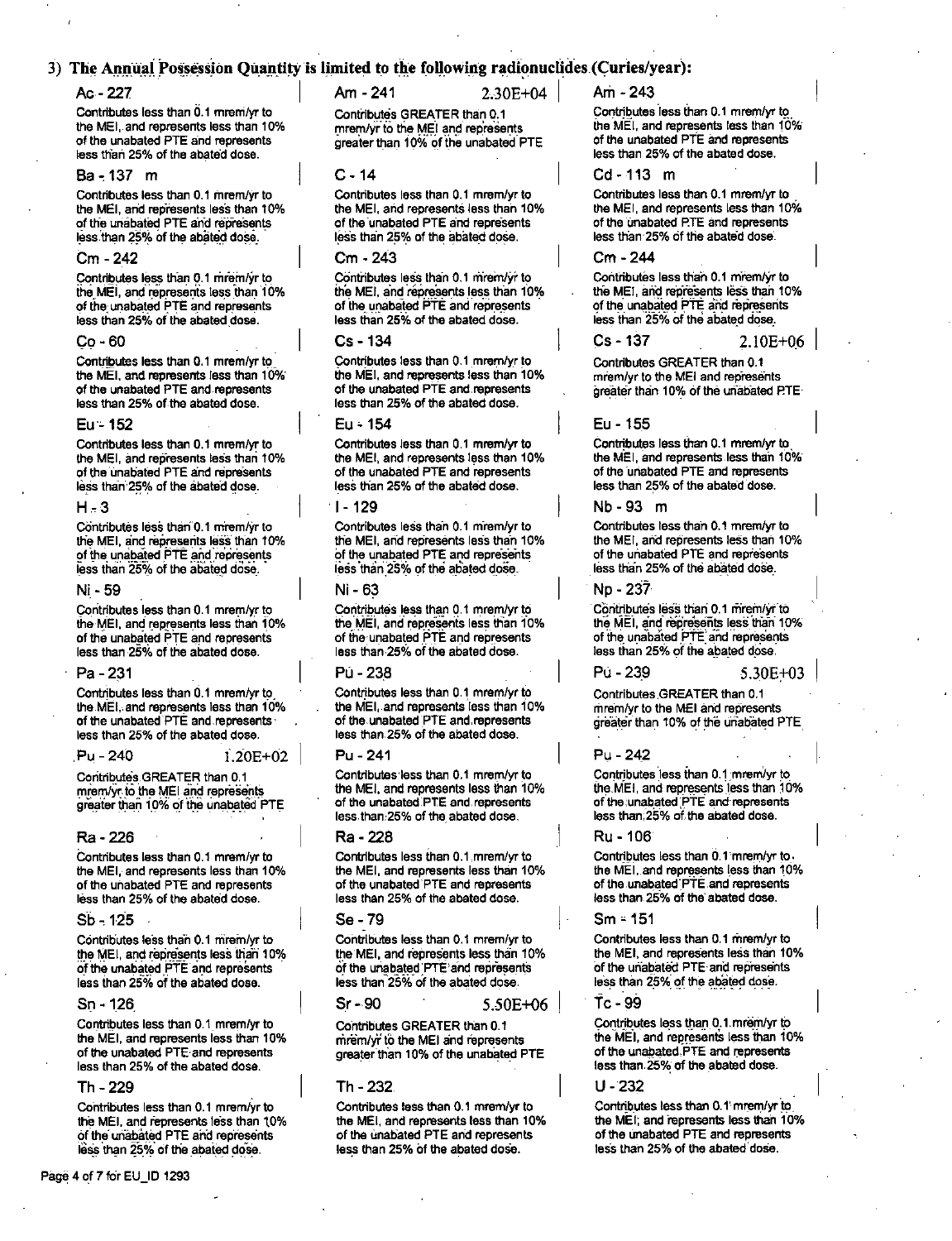## $U - 233$

Contributes less than 0.1 mrem/yr to the MEI, and represents less than 10% of the unabated PTE and represents less than 25% of the abated dose.

 $11 - 236$ 

Contributes less than 0.1 mrem/yr.to the MEI, and represents less than 10% of the unabated PTE and represents. less than 25% of the abated dose.

## $Zr - 93$

Contributes less than 0.1 mrem/yr to the MEI, and represents less than 10% of the unabated PTE and represents less than 25% of the abated dose.

#### $4)$ RELEASE RATES-WDOH Log Approval

 $U - 234$ 

Contributes less than 0.1 mrem/vr to the MEI, and represents less than 10% of the unabated PTE and represents less than 25% of the abated dose.

## $11 - 238$

Contributes less than 0.1 mrem/vr to the MEI, and represents less than 10% of the unabated PTE and represents less than 25% of the abated dose.

# $U - 235$

Contributes less than 0.1 mrem/vr to the MEI, and represents less than 10% of the unabated PTE and represents less than 25% of the abated dose.

y. an

Contributes less than 0.1 mrem/yr.to the MEI, and represents less than 10% of the unabated PTE and represents less than 25% of the abated dose.

The annual possession quantity (APO) shall be tracked on a WDOH approved log. WDOH authorizes approval of the Tank Waste Information Network System (TWINS) as the logging mechanism for APOs of radionuclide source terms (WAC 246-247-080(7)).

#### WDOH ALTERNATE APPROVAL-Release Fractions 5)

WDOH accepts that the PTE calculation shall be based on the inventory of material to be managed (tank inventory and supernate) using the release fraction for the tank inventory of 1.0 E-3 for tank inventory and 8.0 E-5 for supernate (WAC 246-247-040(5) and WAC 246-247-060(5)).

WDOH ALTERNATE APPROVAL-Non Destructive Analysis Method  $6)$ 

A pre-operational Non Destructive Analysis (NDA) of the exhauster(s) HEPA filters and a post-operational NDA will be performed the first time each of the four waste retrieval methods (mobile retrieval system, vacuum retrieval, supernatant sluicing, and saltcake dissolution with supernatant) when placed into service. The post-operational NDA should occur after one cycle or phase of waste retrieval operation is completed, a method replaces another method during a cycle/phase or six months from the in-service date, whichever occurs first. The facility may opt to replace the exhauster's HEPA filters prior to placing a new waste retrieval method in service and eliminate the preoperational NDA (WAC 246-247-040(5), WAC 246-247-060(5), and WAC 246-247-075(4)).

WDOH ALTERNATE APPROVAL-Standards  $\mathcal{D}$ General WAC 246-247 technology standard exemptions justified and documented in RPP-19233, WAC 246-247 technology standard exemption justification for waste tank ventilation systems, may be applied to Phase II NOC retrieval exhauster operations. (WAC 246-247-040(5) and WAC 246-247-060(5)).

8) WDOH NOTIFICATION-Leak Testing Cannot be Performed If new or altered section of ductwork cannot be tested due to tie-ins. WDOH will be notified (WAC 246-247-040(5) and WAC 246-247-060(5)).

- $9)$ WDOH NOTIFICATION-Change in PTE Calculations The department will be notified if radionuclides other than Cs-137, Sr-90, Pu-239/240, and Am-241 are identified that contribute greater than 10% of the PTE or greater than 0.1 mrem/yr TEDE to the MEI when a unit is deployed or redeployed (WAC 246-247-040(5) and WAC 246-247-110(8)).
- $10<sup>1</sup>$ WDOH NOTIFICATIONS-Differential Pressure Out of Range The differential pressure readings for the pre-filters and both stages of HEPA filters shall be monitored recorded and trended a minimum of weekly. The exhaust system will be configured to automatically shut down at 5.9 inches of water (or less) pressure differential across the HEPA filter(s) for the first filter in series or multiple filters in series as indicated by the local readout. If the final HEPA filter in the system exceeds 5.9 inches of water pressure differential across the filter, the cause will be determined and WDOH will be notified through normal established channels (WAC 246-247-040(5) and WAC 246-247-060(5)).
- WDOH NOTIFICATION-Retrieval Under Passive Ventilation Contitions  $11)$ Retrieval activities shall occur under passive ventilation only when an exhauster can no longer be operated on a single shell tank due to structural concerns. The justification for structural concerns with the single shell tank shall be documented and provided to WDOH upon request. (WAC 246-247-040(5) and WAC 246-247-060(5))
- $12)$ WDOH NOTIFICATIONS-High Reading on Weekly Smear Surveys Monitoring of breather filters during retrieval activities shall consist of weekly smear surveys on the inside surface of the ducting and downstream of the HEPA filter or on the outside of the screen covering the outlet of the vent. Levels above 10,000 dpm/100cm2 beta/gamma and 200 dpm/100cm2 alpha shall be reported to WDOH. (WAC

Page 5 of 7 for EU\_ID 1293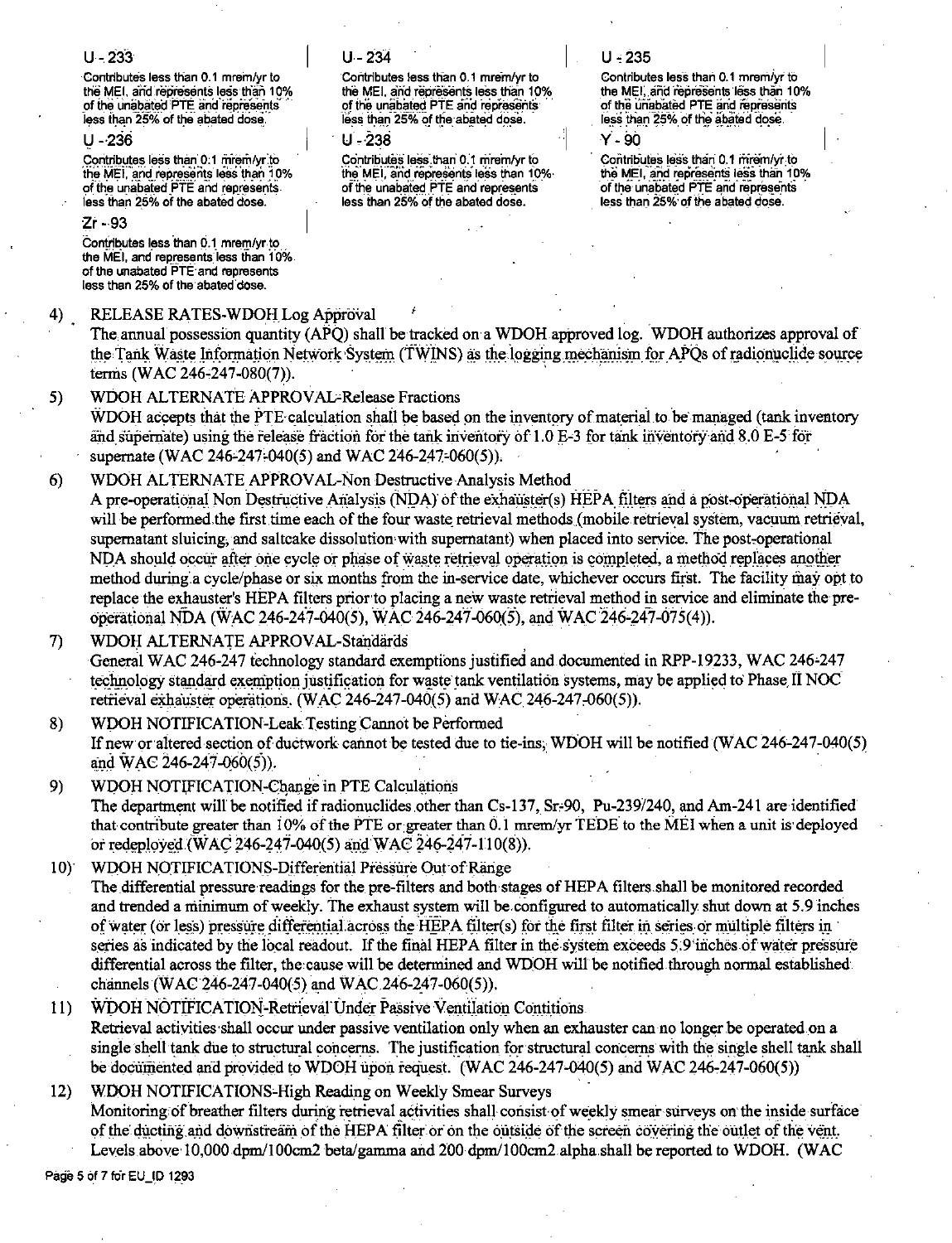246-247-040(5) and WAC 246-247-060(5))

STANDARDS-Startup Leak Testing  $13)$ 

New or altered sections of ductwork shall be leak tested in accordance with the requirements of ASME AG-1. Section SA prior to use. Normal maintenance of the system (e.g., replacing gaskets, replacement of in kind components. flow profile analysis in the ductwork, air sampling from test ports in the duct, and demister flushing) are not considered to be alteration (WAC 246-247-040(5), WAC 246-247-060(5), and WAC 246-247-075(2)).

 $14$ **STANDARDS-Stack Monitoring Systems** 

The emission unit stack monitoring system shall meet the requirements of ANSI/HPS N13.1-1999 including the stack monitoring system inspection requirements also referenced in 40 CFR 61 App. B. Method 114, Table 2 -Maintenance, Calibration, and Field check requirements (WAC 246-247-040(5), WAC 246-247-060(5), and WAC 246-247-075(2)).

ABATEMENT TECHNOLOGY-HEPA Filter Testing  $\overline{15}$ 

The HEPA filters are in-blace leak tested annually in accordance with a written procedure that addresses testing and visual inspections based on ASME N510 and ASME N511, and shall have a minimum efficiency of 99.95% (WAC 246-247-040(5), WAC 246-247-060(5), and WAC 246-247-075(2)).

In addition, the following conditions require in-place leak testing of the HEPA filters (the filter system to be retested):

•HEPA filter replacement

•Relocating the ventilation system exhauster

- **ABATEMENT TECHNOLOGY-Filter Protection**  $16)$ The relative humidity shall be maintained below 70%. If the relative humidity cannot be directly measured, the ventilation system exhauster operating temperature will be monitored daily to ensure that the appropriate temperature is maintained, based on psychometric charts and engineering calculations, so that the relative humidity remains below 70%. Daily Monitoring is not required over weekends and holidays when no waste disturbing activities are occurring (WAC 246-247-040(5) and WAC 246-247-060(5)).
- ABATEMENT TECHNOLOGY-Temperature Values in the Airstream  $17)$ The airstream temperature is also monitored to verify that it is below the 200°F limit established for continuous operation and  $250^{\circ}$  f limits established for periodic operation to protect the HEPA filters (WAC 246-247-040(5)).
- $18)$ ABATEMENT TECHNOLOGY-Ductwork Insulation All ventilation ductwork from the exit of the tank to the inlet of the exhauster filter housing, shall be insulated (WAC 246-247-040(5) and WAC 246-247-060(5)).
- ABATEMENT TECHNOLOGY-Ventilation System Exhauster Suspension from Active Service  $19)$ The following will be implemented when a ventilation system exhauster that has been connected to a radioactive source is shut down and placed in suspension from active service. The following items will be completed 90 days after suspension from active service. Suspension from active service begins when the permit required preventative maintenance tasks are suspended or 365 days from the last day of operation, whichever is sooner.

Isolate (e.g., valve or blank off) the ventilation system exhauster unit from the source of radioactivity. . Isolate (e.g., valve or blank off) the source of radioactivity (e.g., tank) or establish an alternative flow path through a registered emission point (e.g., passive filter or powered exhauster).

"Isolate the flow path downstream of the last stage of HEPA filtration by capping the stack or alternative location if the stack has been removed.

•Provide written notification to WDOH documenting completion of the above.

During suspension from active service, the monitoring and associated recordkeeping are not required to be conducted. In addition, the abatement and monitoring system testing (e.g., aerosol testing of the HEPA filters), maintenance, calibration, field checks, and the associated recordkeeping are not required to be conducted (WAC  $(246 - 247 - 040(5))$  and  $(\text{WAC } 246 - 247 - 060(5))$ .

ABATEMENT TECHNOLOGY-Ventilation System Exhauster Return to Active Service  $20<sub>1</sub>$ 

The ventilation system exhauster will be evaluated for its ability to meet the regulatory requirements to operate prior to placing the exhauster back in service:

•Verify that parts removed during suspension from active service have been replaced-in-kind and the unit has been returned to full function.

•Conduct abatement and monitoring system inspections and field checks.

·Verify that the abatement and monitoring system testing, maintenance, and calibration have been completed. (Note: some testing, maintenance, and calibration can only be completed when the exhauster is running.) The CAM and sampling system are to be operated during aerosol testing.

Page 6 of 7 for EU\_ID 1293